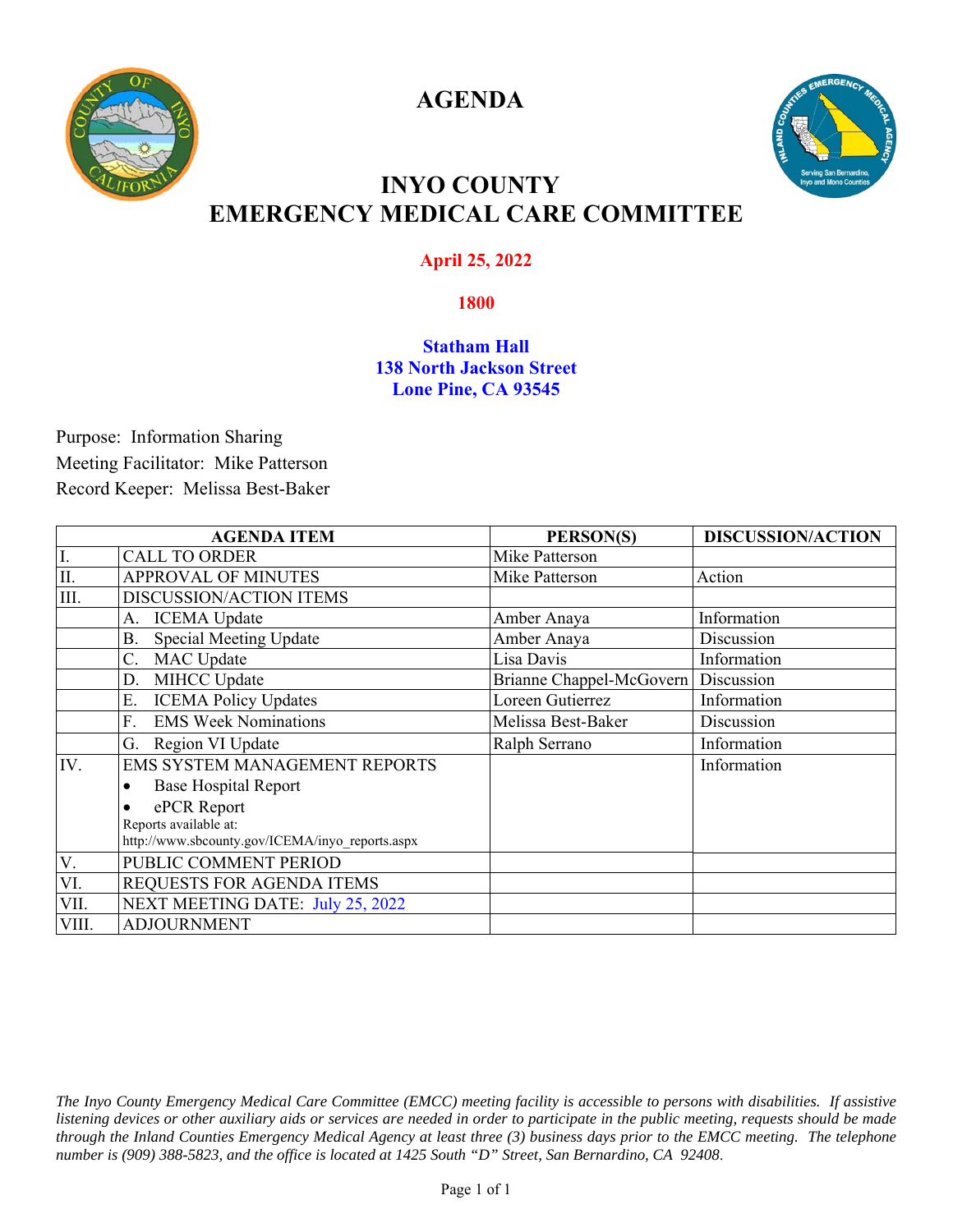

# **MINUTES**

# **INYO COUNTY EMERGENCY MEDICAL CARE COMMITTEE**



**October 25, 2021 1800** 

| <b>AGENDA ITEM</b> |                                                      | <b>DISCUSSION/FOLLOW UP</b>                                                                                                                                                                                                                                                   | <b>RESPONSIBLE PERSON(S)</b> |
|--------------------|------------------------------------------------------|-------------------------------------------------------------------------------------------------------------------------------------------------------------------------------------------------------------------------------------------------------------------------------|------------------------------|
| I.                 | <b>CALL TO ORDER</b>                                 | Meeting called to order at 1807.                                                                                                                                                                                                                                              |                              |
| II.                | <b>APPROVAL OF MINUTES</b>                           | The July 27, 2021 minutes were approved.                                                                                                                                                                                                                                      | Mike Patterson               |
|                    |                                                      | Motion to approve.<br>MSC:<br>Joe Dell / Leroy Kritz<br><b>APPROVED</b><br>Carl Bursell, Joe Cappello,<br>Ayes:<br>Lisa Davis, Joe Dell, Leroy Kritz,<br>Jacinda Thomsen, Mike Patterson<br>Lloyd Wilson                                                                      |                              |
| III.               | DISCUSSION/ACTION ITEMS                              |                                                                                                                                                                                                                                                                               |                              |
|                    | A. ICEMA Update                                      | Tom Lynch announced that his retirement<br>will be in March 2022.<br>ICEMA is continuing to hire staff.<br>$\bullet$                                                                                                                                                          | Amber Anaya                  |
|                    | <b>B.</b> Staffing Shortages                         | The County is experiencing extreme staffing<br>$\bullet$<br>shortages.<br>Ambulance response for 9-1-1 and IFT calls<br>$\bullet$<br>is becoming increasingly concerning.<br>Special meeting to meet with the Board of<br>$\bullet$<br>Supervisors to discuss an action plan. | Joe Dell                     |
|                    | C. MAC update                                        | Unified Scope will continue to be discussed<br>$\bullet$<br>at next meeting.<br>Superglotic Airways were also discussed.<br>$\bullet$<br>New Protocol Manual will be sent out in<br>$\bullet$<br>January.                                                                     | Lisa Davis                   |
|                    | D. Mono Inyo Health Care<br>Coalition (MIHCC) Update | HPP budget and work plan are expected to<br>$\bullet$<br>be reviewed by the end of the month.<br>Still waiting on approval of carryover<br>$\bullet$<br>funds.<br>Mammoth will be preparing for a burn<br>$\bullet$<br>surge drill in November.                               | Brianne Chappel-McGovern     |
|                    | E. Administrative Changes to Inyo<br>Specific Policy | Several policies that are labeled "San<br>Bernardino County only" will be reviewed<br>to determine if they can be used in Inyo and<br>Mono Counties.                                                                                                                          | Loreen Gutierrez             |
| IV.                | EMS SYSTEM MANAGEMENT<br><b>REPORTS</b>              | <b>Base Hospital Reports</b><br>$\bullet$<br>ePCR Reports<br>$\bullet$<br>Reports available at:<br>http://www.sbcounty.gov/ICEMA/sbcounty_reports.aspx                                                                                                                        |                              |
| V.                 | PUBLIC COMMENT PERIOD                                |                                                                                                                                                                                                                                                                               |                              |
| VI.                | REQUEST FOR AGENDA ITEMS                             |                                                                                                                                                                                                                                                                               |                              |
| VII.               | NEXT MEETING DATE                                    | January 24, 2022 in Lone Pine.                                                                                                                                                                                                                                                |                              |
|                    |                                                      | Special Meeting with BOS TBD.                                                                                                                                                                                                                                                 |                              |
| VIII.              | <b>ADJOURNMENT</b>                                   | Meeting was adjourned at 1938.                                                                                                                                                                                                                                                |                              |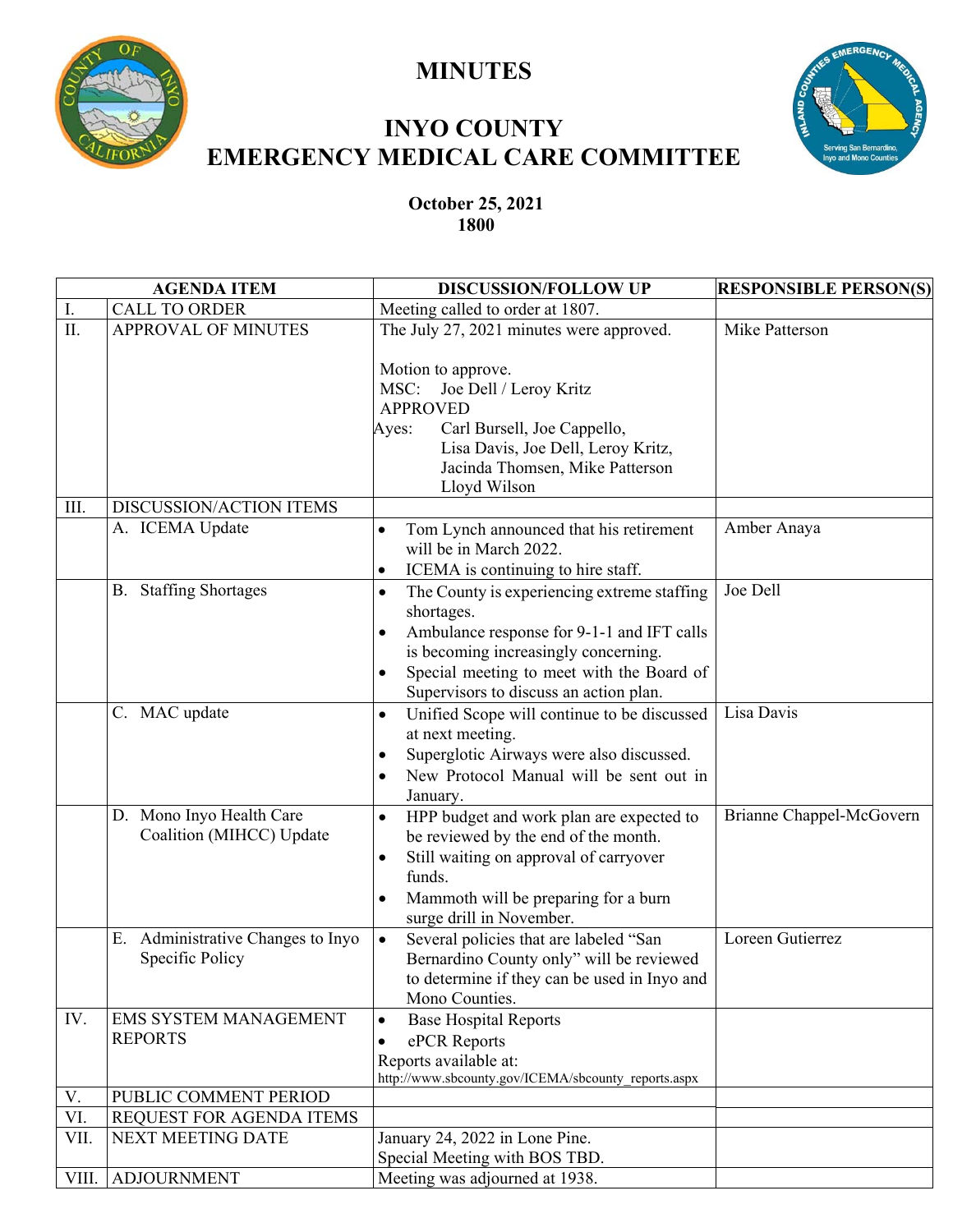Emergency Medical Care Committee October 25, 2021 Page 2

### Attendees:

| <b>NAME</b>                                              | <b>REPRESENTING</b>               | <b>EMS AGENCY STAFF</b>      | <b>POSITION</b>          |
|----------------------------------------------------------|-----------------------------------|------------------------------|--------------------------|
| $\boxtimes$ Mike Patterson,                              | Sierra Life Flight                | $\Box$ Tom Lynch             | <b>EMS</b> Administrator |
| Chair                                                    |                                   |                              |                          |
| Carl Dennett                                             | So. Inyo Fire Protection District | ⊠ Amber Anaya                | <b>Assistant EMS</b>     |
|                                                          |                                   |                              | Administrator            |
| Judd Symons                                              | Symons Emergency Specialties,     | $\boxtimes$ Loreen Gutierrez | <b>Specialty Care</b>    |
|                                                          | Inc.                              |                              | Coordinator              |
| $\boxtimes$ Lloyd Wilson                                 | <b>Big Pine Fire Department</b>   |                              |                          |
| <b>Charles Abbott</b>                                    | Olancha Cartago Fire Department   |                              |                          |
| Independence Fire Department<br>$\boxtimes$ Joe Cappello |                                   |                              |                          |
| $\boxtimes$ Carl Bursell<br>Lone Pine Fire Department    |                                   |                              |                          |
| <b>Bishop Fire Department</b><br>$\boxtimes$ Joe Dell    |                                   |                              |                          |
| $\boxtimes$ Jacinda Thomsen<br>Northern Inyo Hospital    |                                   |                              |                          |
| $\boxtimes$ LeRoy Kritz<br>Member at Large               |                                   |                              |                          |
| Sierra Life Flight<br>$\boxtimes$ Lisa Davis             |                                   |                              |                          |
| <b>VACANT</b><br>Northern Inyo Hospital                  |                                   |                              |                          |
| Southern Inyo Hospital<br>Peter Spiers                   |                                   |                              |                          |

| <b>GUESTS</b>    | <b>REPRESENTING</b>               |
|------------------|-----------------------------------|
| Danny McBrahn    | So. Inyo Fire Protection District |
| Brianne Chappel- | Inyo County HHS                   |
| McGovern         |                                   |
| Anna Scott       | Inyo County HHS                   |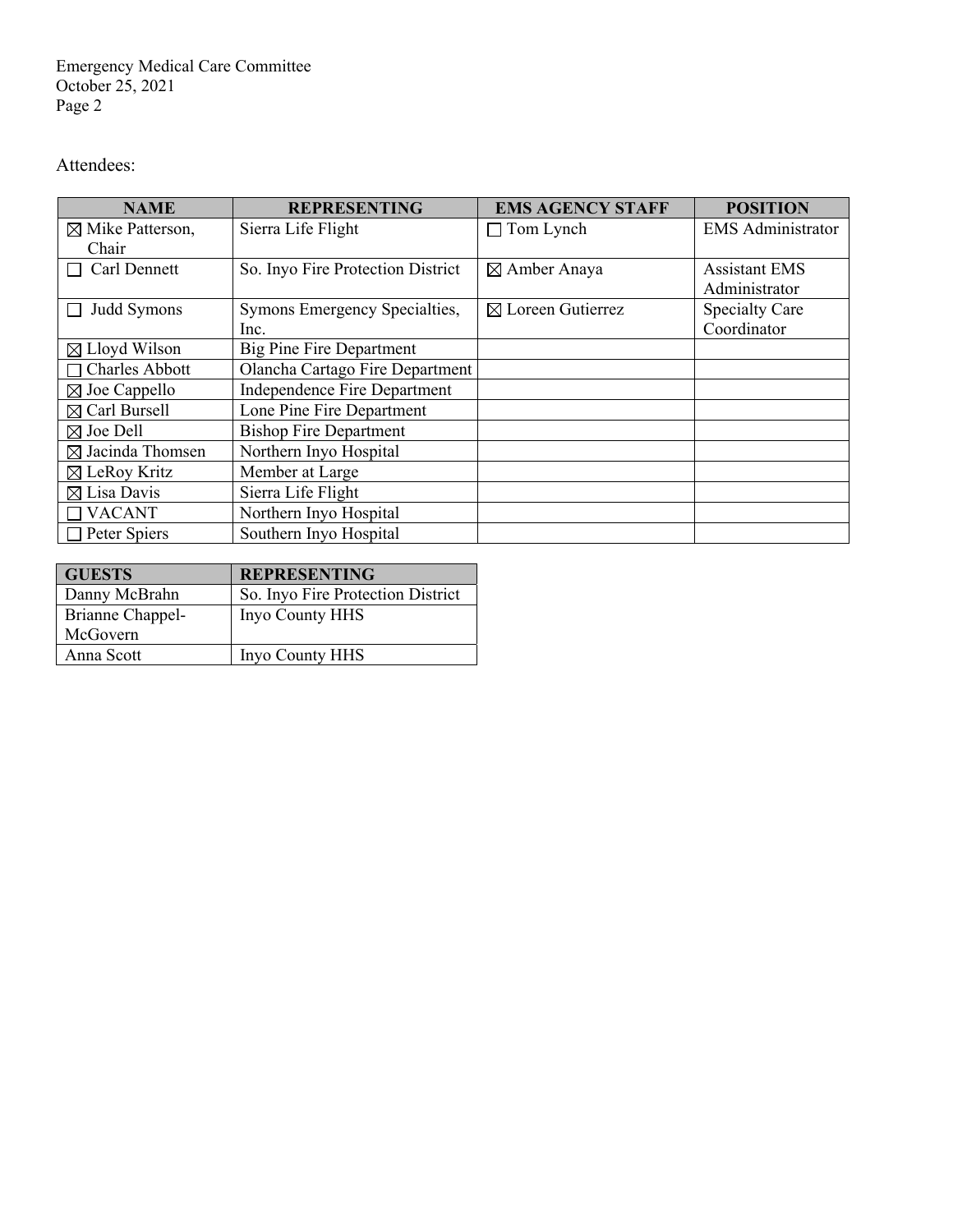

## **MINUTES**

# **INYO COUNTY EMERGENCY MEDICAL CARE COMMITTEE**



#### **November 15, 2021 1800**

| <b>AGENDA ITEM</b>         |                                           | <b>DISCUSSION/FOLLOW UP</b>                                                                                                                                                                                                                                                                                                                                                                                                                                                                                                                                                                                                                                                                                                                                                                                                                                                                                                                                                                                                                                                                                                                                                                                                                                                                                                                                                             | <b>RESPONSIBLE PERSON(S)</b> |  |
|----------------------------|-------------------------------------------|-----------------------------------------------------------------------------------------------------------------------------------------------------------------------------------------------------------------------------------------------------------------------------------------------------------------------------------------------------------------------------------------------------------------------------------------------------------------------------------------------------------------------------------------------------------------------------------------------------------------------------------------------------------------------------------------------------------------------------------------------------------------------------------------------------------------------------------------------------------------------------------------------------------------------------------------------------------------------------------------------------------------------------------------------------------------------------------------------------------------------------------------------------------------------------------------------------------------------------------------------------------------------------------------------------------------------------------------------------------------------------------------|------------------------------|--|
| Ι.<br><b>CALL TO ORDER</b> |                                           | Meeting called to order at approximately 1803.                                                                                                                                                                                                                                                                                                                                                                                                                                                                                                                                                                                                                                                                                                                                                                                                                                                                                                                                                                                                                                                                                                                                                                                                                                                                                                                                          |                              |  |
| $\prod$ .                  | DISCUSSION/ACTION ITEMS                   |                                                                                                                                                                                                                                                                                                                                                                                                                                                                                                                                                                                                                                                                                                                                                                                                                                                                                                                                                                                                                                                                                                                                                                                                                                                                                                                                                                                         |                              |  |
|                            | A. Staffing Shortages                     | Mike Patterson restated that the issue is a                                                                                                                                                                                                                                                                                                                                                                                                                                                                                                                                                                                                                                                                                                                                                                                                                                                                                                                                                                                                                                                                                                                                                                                                                                                                                                                                             | Joe Dell                     |  |
|                            |                                           | staffing crisis that is being felt locally and<br>nationwide.                                                                                                                                                                                                                                                                                                                                                                                                                                                                                                                                                                                                                                                                                                                                                                                                                                                                                                                                                                                                                                                                                                                                                                                                                                                                                                                           |                              |  |
|                            | B. EMS Response Challenges and<br>Options | Each entity discussed their specific issues with<br>recruitment and retention. No new issues were<br>identified that haven't been discussed over the<br>last several years. Bishop Fire recently put<br>into place a dispatch protocol with the<br>intention to supplement Symons response in<br>the Bishop area on critical calls and delayed<br>responses. There is no intent to transport the<br>Symons is working within their<br>patients.<br>Exclusive Operating Area and looking for<br>solutions with the hospital and Sierra Lifeflight<br>to address the increase in call volume and<br>staffing issues.<br>Symons and ICEMA both<br>reiterated the value of the EOA in the Bishop<br>area.<br>Action items:<br>1. Marilyn Mann will share with the Board of<br>Supervisors the question about a parcel tax<br>or share of TOT.<br>Marilyn Mann will research the options for<br>2.<br>a EMT class outside of the college.<br>3. Marilyn Mann will draft a simple survey<br>about re-engagement for EMTs/paramedics<br>who are certified by ICEMA but not active.<br>a. Amber Anaya will look into a list for<br>the surveys.<br>4. ICEMA, City of Bishop and Symons will<br>meet regarding a MOU that does not affect<br>the EOA that Symons has.<br>5. Symons will continue to meet with NIH<br>and Sierra Lifeflight to see how they can<br>help address responding issue. | All                          |  |
|                            | C. ADJOURNMENT                            | Meeting was adjourned at 2007.                                                                                                                                                                                                                                                                                                                                                                                                                                                                                                                                                                                                                                                                                                                                                                                                                                                                                                                                                                                                                                                                                                                                                                                                                                                                                                                                                          |                              |  |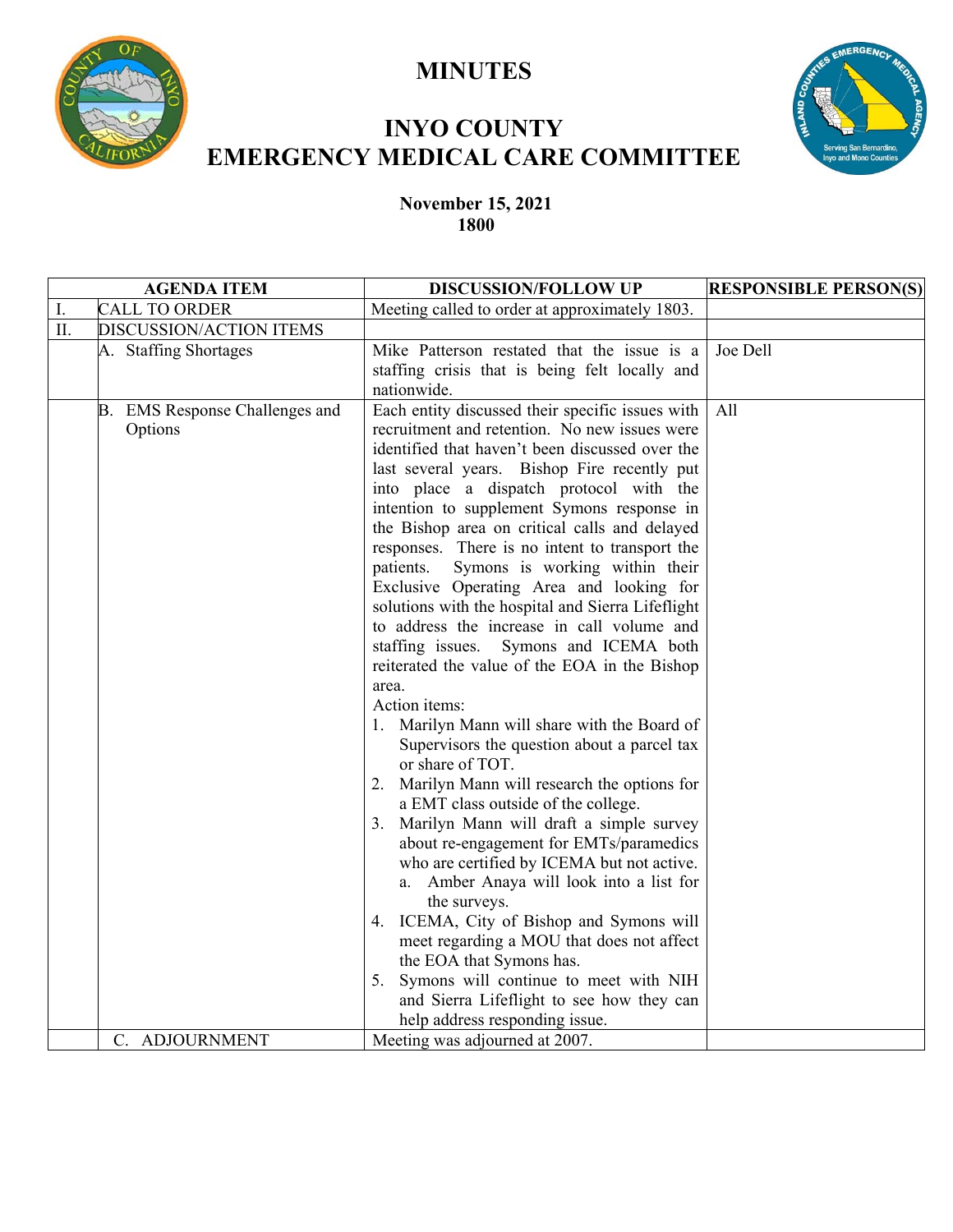Emergency Medical Care Committee November 15, 2021 Page 2

Attendees:

| <b>NAME</b>                                           | <b>REPRESENTING</b>                 | <b>EMS AGENCY STAFF</b> | <b>POSITION</b>      |
|-------------------------------------------------------|-------------------------------------|-------------------------|----------------------|
| $\boxtimes$ Mike Patterson,                           | Sierra Life Flight                  | $\boxtimes$ Amber Anaya | <b>Assistant EMS</b> |
| Chair                                                 |                                     |                         | Administrator        |
| Carl Dennett                                          | So. Inyo Fire Protection District   |                         |                      |
| $\boxtimes$ Judd Symons                               | Symons Emergency Specialties,       |                         |                      |
|                                                       | Inc.                                |                         |                      |
| $\boxtimes$ Lloyd Wilson                              | <b>Big Pine Fire Department</b>     |                         |                      |
| $\boxtimes$ Charles Abbott                            | Olancha Cartago Fire Department     |                         |                      |
| $\boxtimes$ Joe Cappello                              | <b>Independence Fire Department</b> |                         |                      |
| $\boxtimes$ Carl Bursell<br>Lone Pine Fire Department |                                     |                         |                      |
| $\boxtimes$ Joe Dell<br><b>Bishop Fire Department</b> |                                     |                         |                      |
| $\boxtimes$ Jacinda Thomsen<br>Northern Inyo Hospital |                                     |                         |                      |
| $\boxtimes$ LeRoy Kritz                               | Member at Large                     |                         |                      |
| $\boxtimes$ Lisa Davis                                | Sierra Life Flight                  |                         |                      |
| <b>VACANT</b>                                         | Northern Inyo Hospital              |                         |                      |
| Peter Spiers                                          | Southern Inyo Hospital              |                         |                      |

| <b>GUESTS</b>      | <b>REPRESENTING</b>             |
|--------------------|---------------------------------|
| <b>Jenny Bates</b> | Northern Inyo Hospital          |
| Melissa Best-Baker | Inyo County HHS                 |
| Sue Butler         | <b>BRFPD Commissioner</b>       |
| David Calloway     | Big Pine Fire Department        |
| Damon Carrington   | <b>Big Pine Fire Department</b> |
| Dawn Downs         |                                 |
| Jeff Grange        |                                 |
| Karen Kong         | <b>Bishop City Council</b>      |
| Denise Lauffer     | Southern Inyo Hospital          |
| Marilyn Mann       | Inyo County HHS                 |
| Meaghan McCamman   | Inyo County Administration      |
| Ron Phillips       | City of Bishop                  |
| Jen Roser          | Inyo BOS                        |
| Rick Pucci         | Invo BOS                        |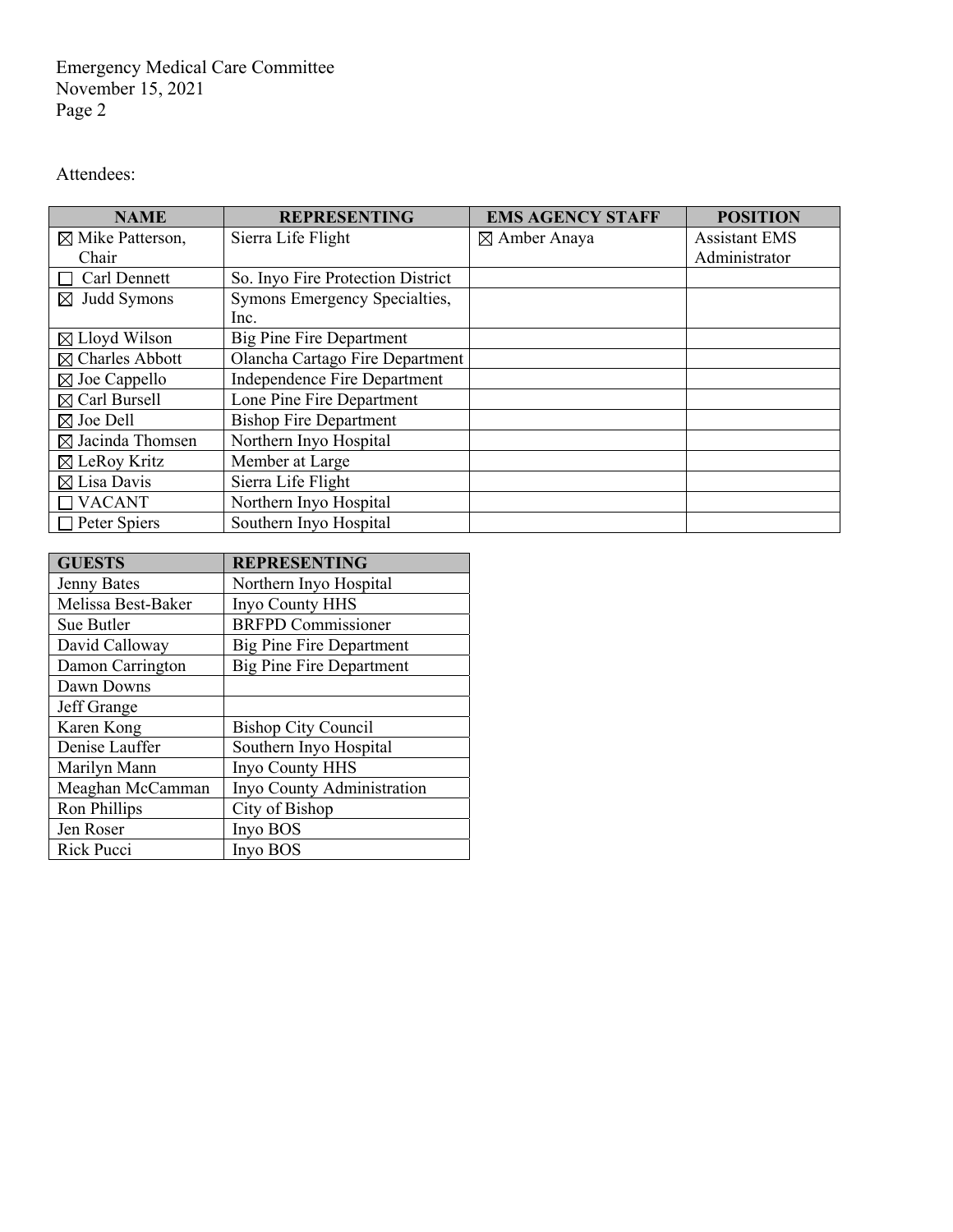#### **COUNTY OF INYO 2022 EMS PROVIDER OF THE YEAR NOMINATION FACE SHEET EMS week May 15-21, 2022**

| Date Submitted: ____________________________                                                                                           |                                                                                                                       |                                                                                  |
|----------------------------------------------------------------------------------------------------------------------------------------|-----------------------------------------------------------------------------------------------------------------------|----------------------------------------------------------------------------------|
| Name Of                                                                                                                                |                                                                                                                       |                                                                                  |
| Mailing                                                                                                                                |                                                                                                                       |                                                                                  |
|                                                                                                                                        |                                                                                                                       |                                                                                  |
|                                                                                                                                        |                                                                                                                       | Home Phone: __________________________Work Phone:_______________________________ |
| Level of Certification: EMT-B __ EMT-P                                                                                                 |                                                                                                                       |                                                                                  |
| Primary<br>Occupation: <u>www.common.common.common.common.com</u>                                                                      |                                                                                                                       |                                                                                  |
| Nominee's EMS agency, address, phone number, description of nominee's<br>role/title/duties:                                            | <u> 1980 - Johann Barbara, martxa alemaniar amerikan basar da da a shekara a shekara a shekara a shekara a shekar</u> |                                                                                  |
|                                                                                                                                        |                                                                                                                       |                                                                                  |
|                                                                                                                                        |                                                                                                                       |                                                                                  |
| Brief Description of why the Nominee should be selected: (Please attach narrative<br>description or additional pages if needed:        |                                                                                                                       |                                                                                  |
|                                                                                                                                        |                                                                                                                       |                                                                                  |
|                                                                                                                                        |                                                                                                                       |                                                                                  |
| You must submit an original application "Face Sheet" and nomination<br>information to Melissa Best-Baker no later than May 2, 2022 to: |                                                                                                                       |                                                                                  |
| Health and Human Services, P.O. Drawer H, Independence, CA 93526; fax:<br>760-878-0266; or mbestbaker@inyocounty.us                    |                                                                                                                       | Melissa Best-Baker, Senior Management Analyst, Inyo County Department of         |
|                                                                                                                                        |                                                                                                                       | Your Name: _____________________________Organization: __________________________ |
|                                                                                                                                        |                                                                                                                       |                                                                                  |
|                                                                                                                                        |                                                                                                                       |                                                                                  |
|                                                                                                                                        |                                                                                                                       |                                                                                  |
| Relationship to                                                                                                                        |                                                                                                                       |                                                                                  |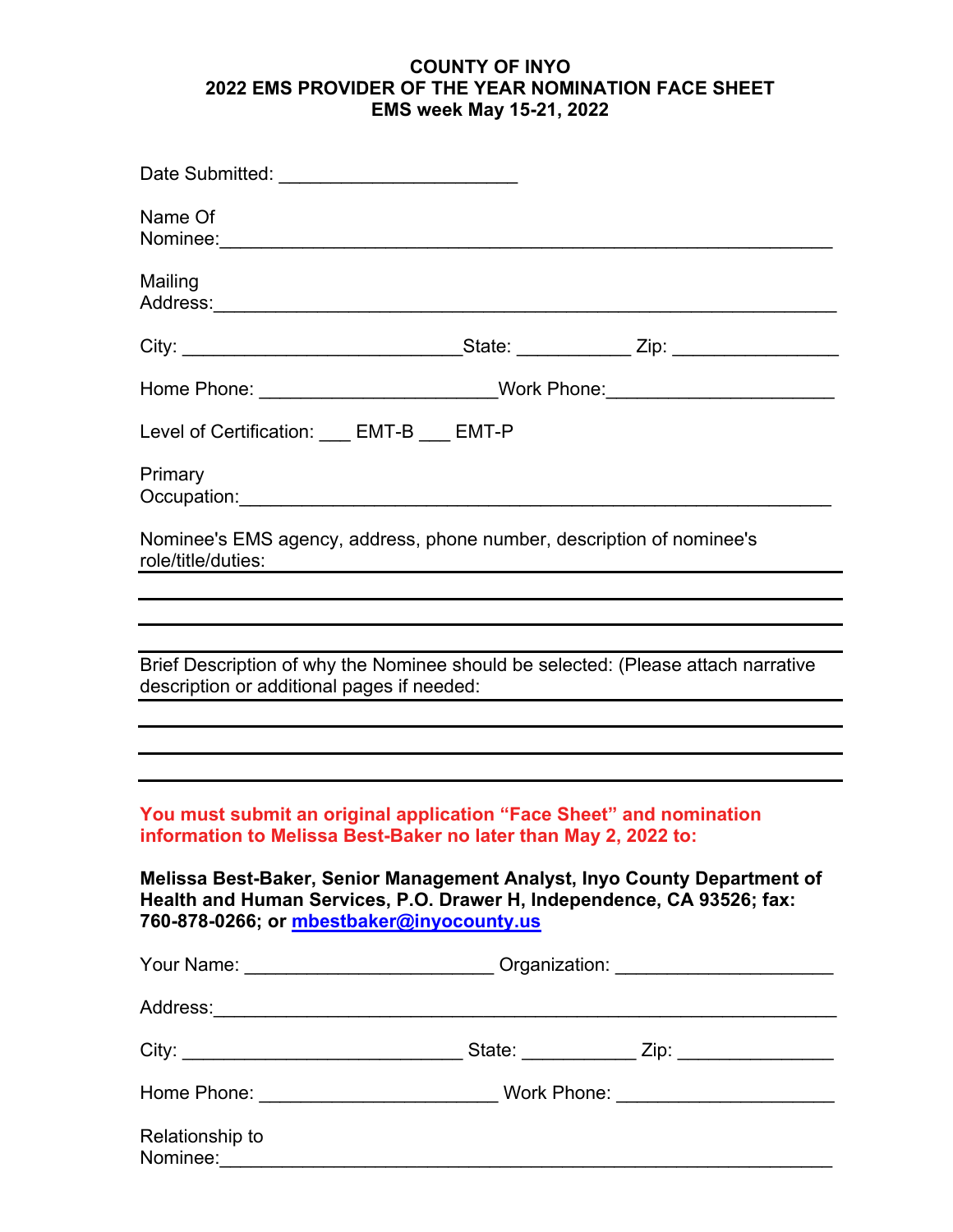#### **COUNTY OF INYO 2022 EMS PROVIDER OF THE YEAR NOMINATION PACKET Rules for Submitting Nominations**

**1. INTENT:** The EMS Provider of the Year award is designed to recognize individuals who have **significantly contributed** to the local provision, development and/or improvement of pre-hospital care delivery. This award should reflect both **past and present contributions.** 

The nomination packet should present a "wide picture" of the nominee's experience in EMS. Not all nominees will have the same experience level. This will not necessarily have a negative impact on their ability to receive the award. The nomination packet is simply being used to gather enough information so that each nomination can be objectively rated.

**2. SIZE:** To allow for ease of evaluation of the packets, all nominations must be completed using the Nomination Packet or format if using an e-mail or download version. Supplemental information such as support letters or copies of newspaper articles must be submitted on **8 1/2" by 11" paper** and attached to the rear of the nomination packet. Nominations are **not to exceed ten pages in length.** 

**3. FORMAT:** All nominations **must include the face sheet.** Photographs and newspaper articles, etc. may be affixed to the document to further emphasize local involvement of the candidate. Audiovisual materials, such as videotapes, movies or slides, will not be accepted.

**4. COPIES:** The **original** of each nominee's award nomination packet must be submitted.

**5. DEADLINE:** The deadline for entries is **May 2, 2022.** Entries postmarked after this date will not be accepted.

**6. JUDGING:** The EMCC Committee will objectively review the nominations. The EMCC Committee will make the decision. Care must be taken to assure that letters of support refer to the award for which the person is being nominated (EMS Provider of The Year). Persons preparing nominations are advised that, although not strictly required, supporting documentation and a complete application are vital requirements for a successful nomination. Submitting only the face sheet or a single page document in support of a nomination rarely results in a favorable outcome.

**7. INFORMATION TO INCLUDE:** Narrative describing why the nominee should receive the award. Background information about the nominee. Recommendations or support letters.

**8. MAILING INSTRUCTIONS/QUESTIONS:** Please mail, fax or email the completed packets to the information printed on the face sheet. If you have any questions, please contact Melissa Best-Baker at (760) 878-0232 or mbestbaker@inyocounty.us